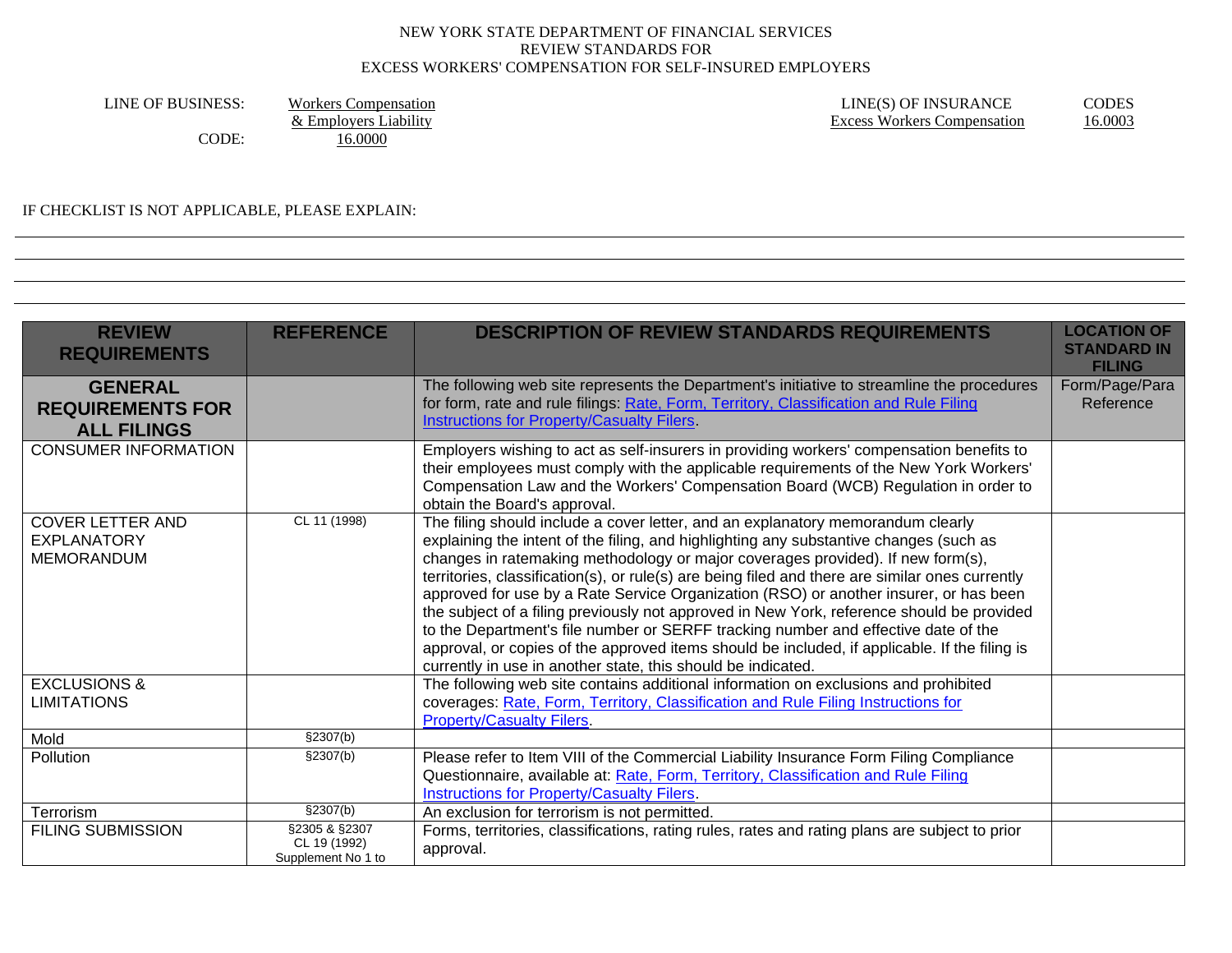| <b>REVIEW</b><br><b>REQUIREMENTS</b> | <b>REFERENCE</b>                         | <b>DESCRIPTION OF REVIEW STANDARDS REQUIREMENTS</b>                                              | <b>LOCATION OF</b><br><b>STANDARD IN</b> |
|--------------------------------------|------------------------------------------|--------------------------------------------------------------------------------------------------|------------------------------------------|
|                                      |                                          |                                                                                                  | <b>FILING</b>                            |
|                                      |                                          |                                                                                                  |                                          |
|                                      | CL 11 (1998)                             |                                                                                                  |                                          |
| Compliance Questionnaires,           | CL 11 (1998)<br>Supplement No 3 to CL 11 | Rate filings for Workers' Compensation cannot be made on "Speed-to-Market" basis.                |                                          |
| Forms and Optional "Speed            | (1998)                                   | Please refer to the following web site for additional information:                               |                                          |
| to Market" Filing Procedures         |                                          | Rate, Form, Territory, Classification and Rule Filing Instructions for Property/Casualty Filers. |                                          |
| NO FILE OR FILING                    | Article 63<br>11NYCRR16 (Reg. 86)        | The rate and form filing exemptions of the "Free Trade Zone" do not apply to Workers'            |                                          |
| <b>EXEMPTIONS</b>                    |                                          | Compensation and Employers' Liability.                                                           |                                          |
| PROHIBITED COVERAGES                 |                                          | While the Department does not have an exhaustive list, some examples of prohibited               |                                          |
|                                      |                                          | coverages include punitive damages and corporal punishment. Please refer to the                  |                                          |
|                                      |                                          | following web site for additional information:                                                   |                                          |
|                                      |                                          | Rate, Form, Territory, Classification and Rule Filing Instructions for Property/Casualty Filers. |                                          |
| <b>Assault and Battery</b>           | §2307(b)                                 | Coverage for Assault and Battery is prohibited except for defense of person or property.         |                                          |
|                                      |                                          | Please refer to Item I.A.1.c of the Commercial Liability Insurance Form Filing Compliance        |                                          |
|                                      |                                          | Questionnaire, available at: Rate, Form, Territory, Classification and Rule Filing               |                                          |
|                                      |                                          | Instructions for Property/Casualty Filers.                                                       |                                          |
| <b>Discrimination</b>                | CL 6 (1994)                              | Coverage for discrimination may only be provided on vicarious basis or for disparate             |                                          |
|                                      |                                          | impact.                                                                                          |                                          |
| <b>Intentional Acts</b>              | \$2307(b)                                | May only be provided on vicarious basis or for disparate impact. Please refer to Item            |                                          |
|                                      |                                          | I.A.1.b of the Commercial Liability Insurance Form Filing Compliance Questionnaire,              |                                          |
|                                      |                                          | available at: Rate, Form, Territory, Classification and Rule Filing Instructions for             |                                          |
|                                      |                                          | <b>Property/Casualty Filers.</b>                                                                 |                                          |
| Personal Gain                        | BL 7023(b)(1), NFPCL 726                 | Payments, other than defense costs, may not be provided if it is adjudicated that a              |                                          |
|                                      | $(b)(1)$ and BCL 726 $(b)(1)$            | director/officer has personally gained a financial profit or other advantage that the            |                                          |
|                                      |                                          | director/officer was not legally entitled.                                                       |                                          |
| Punitive or Exemplary                | CL 6 (1994)                              | Coverage for Punitive or Exemplary Damages is not permitted. Please refer to Item                |                                          |
| Damages                              |                                          | I.A.1.a of the Commercial Liability Insurance Form Filing Compliance Questionnaire,              |                                          |
|                                      |                                          | available at: Rate, Form, Territory, Classification and Rule Filing Instructions for             |                                          |
|                                      |                                          | <b>Property/Casualty Filers.</b>                                                                 |                                          |
| <b>Sexual Harassment</b>             | §2307(b)                                 | Coverage should not be provided to any person who allegedly or actually: i) participates         |                                          |
| Coverage                             |                                          | in, ii) directs; or iii) knowingly allows any act of sexual misconduct.                          |                                          |
|                                      |                                          |                                                                                                  |                                          |
|                                      |                                          |                                                                                                  |                                          |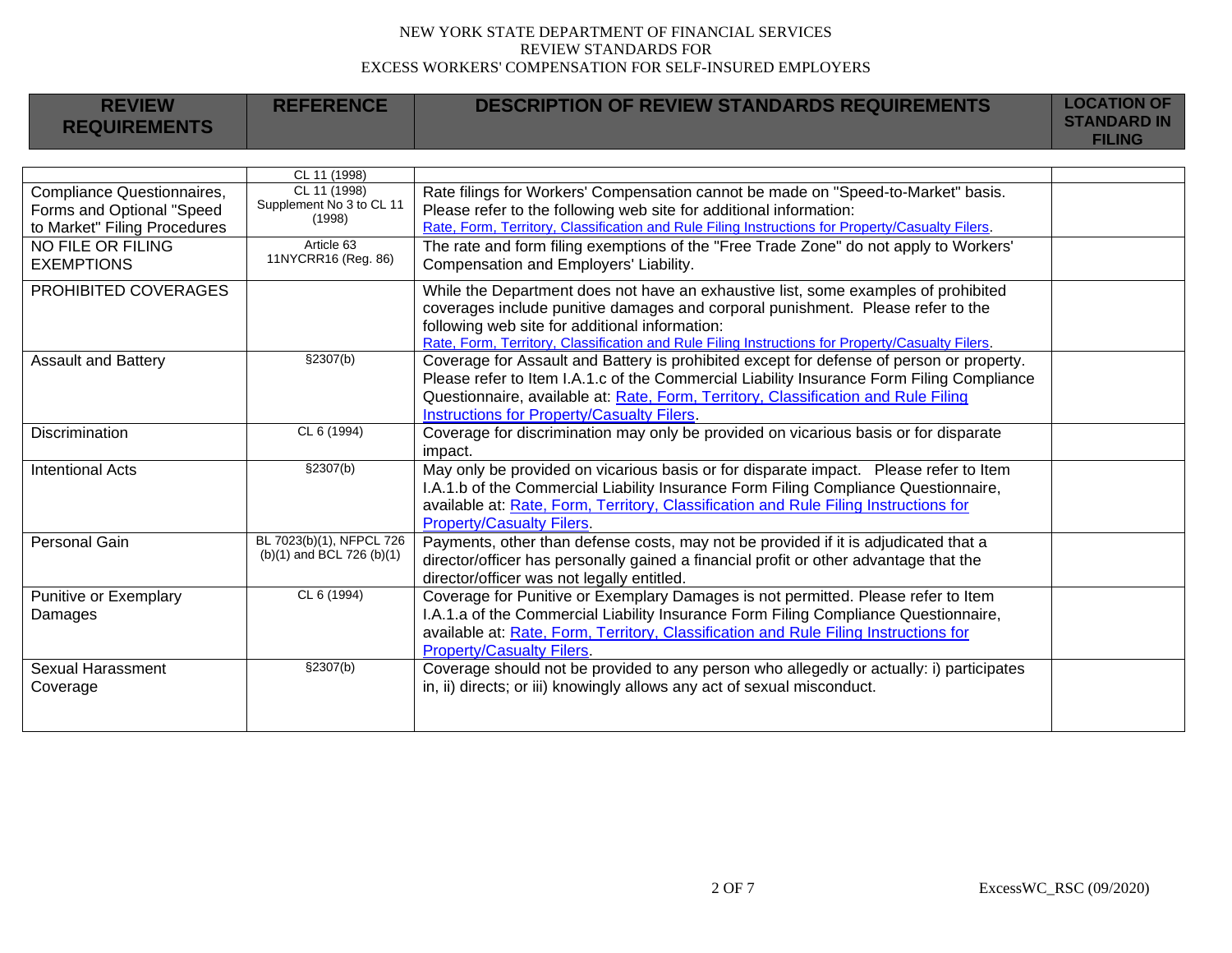**REFERENCE DESCRIPTION OF REVIEW STANDARDS REQUIREMENTS LOCATION OF** 

**REVIEW** 

| <b>REQUIREMENTS</b>                     |                                                |                                                                                                                                                                                    | <b>STANDARD IN</b><br><b>FILING</b> |
|-----------------------------------------|------------------------------------------------|------------------------------------------------------------------------------------------------------------------------------------------------------------------------------------|-------------------------------------|
|                                         |                                                |                                                                                                                                                                                    |                                     |
| <b>SIDE BY SIDE</b>                     | CL 11 (1998)                                   | If the filing is a revision to existing form(s), territories, classification(s) or rule(s); Except for                                                                             |                                     |
| <b>COMPARISON</b>                       |                                                | simple, non-substantive changes, a side-by-side comparison of the form(s) or rule(s)                                                                                               |                                     |
|                                         |                                                | being proposed and those currently in use in New York, with all changes clearly marked                                                                                             |                                     |
|                                         |                                                | and explained in the company's cover letter or memorandum must be included. Revisions<br>to classifications and territories should include a comparison between those currently on |                                     |
|                                         |                                                | file (in New York) and those proposed, including relevant statistical data (experience) and                                                                                        |                                     |
|                                         |                                                | any rate or rate relativity effect. There should be a reference to the Department's                                                                                                |                                     |
|                                         |                                                | previous file number and/or a copy of the approval letter in which the current form(s),                                                                                            |                                     |
|                                         |                                                | territories, classification(s) or rule(s) were approved/acknowledged.                                                                                                              |                                     |
| <b>FORMS: POLICY</b>                    | §1113, §2307, §3105,                           | The Commercial Lines Property Insurance Form Filing Compliance Questionnaire                                                                                                       | Form/Page/Para                      |
| <b>PROVISIONS</b>                       | §3106, & §54 of (WCL)<br>11 NYCRR 86 (Reg. 95) | contains detailed information for making a excess workers' compensation filing including                                                                                           | Reference                           |
|                                         | 11NYCRR 71 (Reg. 107)                          | required policy provisions, exclusions, prohibited coverages, and standard language,                                                                                               |                                     |
|                                         | <b>NYCIRB Manual</b>                           | available at:<br>Rate, Form, Territory, Classification and Rule Filing Instructions for Property/Casualty Filers.                                                                  |                                     |
|                                         |                                                |                                                                                                                                                                                    |                                     |
| <b>APPLICATIONS</b>                     |                                                |                                                                                                                                                                                    |                                     |
| Filing exemption                        | \$2307(b)                                      | Applications which do not become part of the policy are exempt from filing requirements                                                                                            |                                     |
| <b>Fraud Warning Statement</b>          | \$403(d)<br>11NYCRR86.4 (Reg. 95)              | All applications must contain the prescribed fraud warning statement, which must be                                                                                                |                                     |
|                                         |                                                | incorporated immediately above the applicant's signature.                                                                                                                          |                                     |
| <b>ARBITRATION</b><br><b>BANKRUPTCY</b> |                                                | Arbitration of disputes between an insured and the insurer may not be required.                                                                                                    |                                     |
| <b>PROVISIONS</b>                       |                                                |                                                                                                                                                                                    |                                     |
| Insolvency or bankruptcy                | §54(3) of (WCL) &                              | The language, required by the Workers' Compensation Board ("WCB"), giving the Chair of                                                                                             |                                     |
| clause                                  | \$3420(a)(1)                                   | the WCB subrogation rights in the event of the bankruptcy or insolvency of the self insurer                                                                                        |                                     |
|                                         |                                                | (prescribed language can be obtained from the WCB or the Insurance Department).                                                                                                    |                                     |
|                                         |                                                |                                                                                                                                                                                    |                                     |
| <b>BLANK ENDORSEMENTS</b>               |                                                | Not permitted since a blank endorsement may change policy provisions without the proper                                                                                            |                                     |
|                                         |                                                | approval by this Department. An exception may be made for a blank form if its usage is                                                                                             |                                     |
|                                         |                                                | apparent based on the title/language of the form itself (such as a change in address form).                                                                                        |                                     |
|                                         |                                                | Forms containing check boxes with a space for language to be added are considered                                                                                                  |                                     |
|                                         |                                                | blank endorsements and are subject to these rules. Please refer to Item I.L of the<br>Commercial Liability Insurance Form Filing Compliance Questionnaire and Item I.g of the      |                                     |
|                                         |                                                | Commercial Lines Property Form Filing Compliance Questionnaire, available at: Rate,                                                                                                |                                     |
|                                         |                                                | Form, Territory, Classification and Rule Filing Instructions for Property/Casualty Filers.                                                                                         |                                     |
|                                         |                                                |                                                                                                                                                                                    |                                     |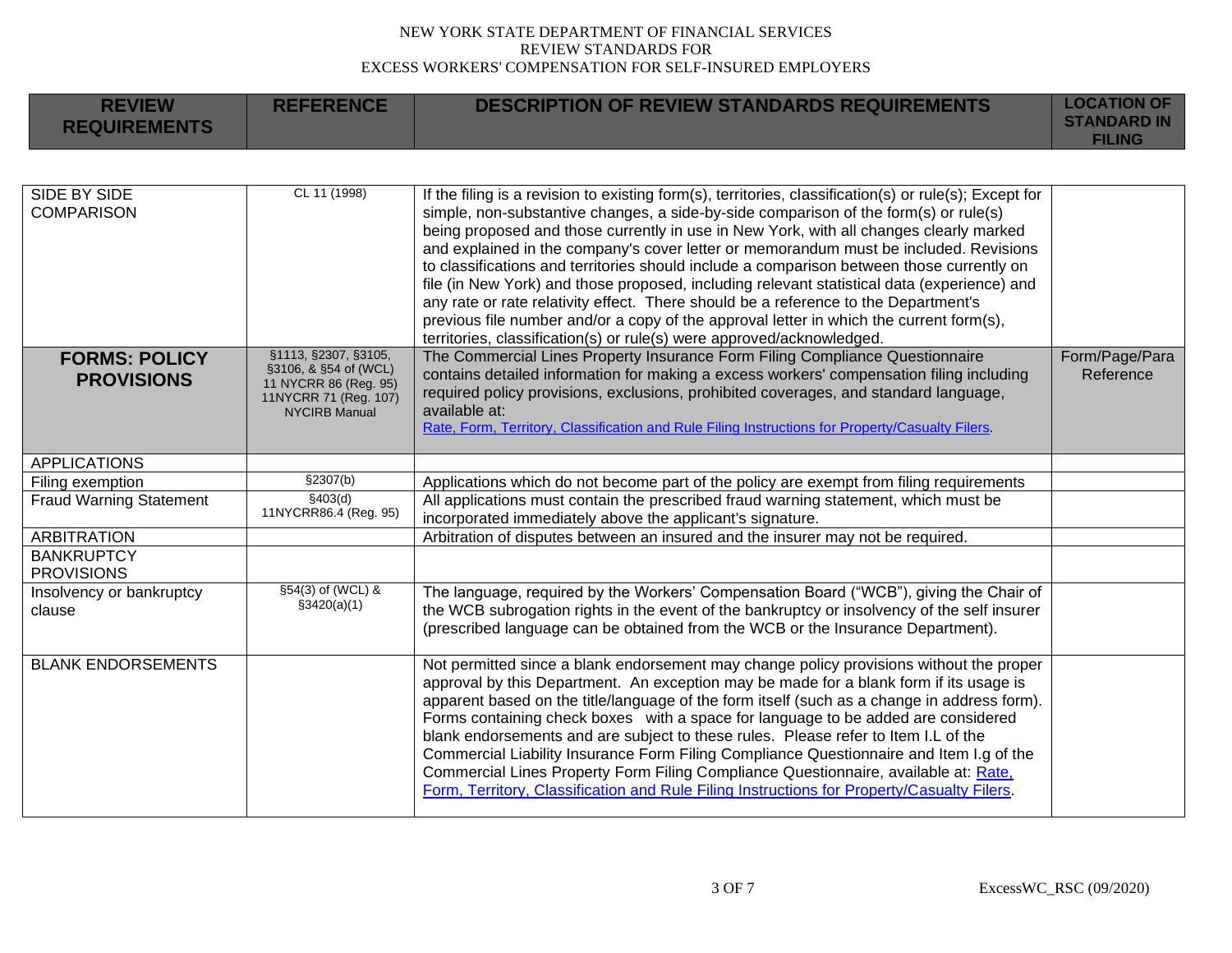| <b>REVIEW</b><br><b>REQUIREMENTS</b>             | <b>REFERENCE</b>                                                            | <b>DESCRIPTION OF REVIEW STANDARDS REQUIREMENTS</b>                                                                                                                                                                                                                                                                                                                                                                                                                                                                                                                                                                                                                                                   | <b>LOCATION OF</b><br><b>STANDARD IN</b><br><b>FILING</b> |
|--------------------------------------------------|-----------------------------------------------------------------------------|-------------------------------------------------------------------------------------------------------------------------------------------------------------------------------------------------------------------------------------------------------------------------------------------------------------------------------------------------------------------------------------------------------------------------------------------------------------------------------------------------------------------------------------------------------------------------------------------------------------------------------------------------------------------------------------------------------|-----------------------------------------------------------|
|                                                  |                                                                             |                                                                                                                                                                                                                                                                                                                                                                                                                                                                                                                                                                                                                                                                                                       |                                                           |
| <b>CANCELLATION &amp; NON-</b><br><b>RENEWAL</b> | §3426<br>CL 14 (1986)<br>CL 11 (1989)<br>Supplement No 1 to CL 11<br>(1989) | The Cancellation & Nonrenewal provisions apply to all commercial risk policies including<br>policies issued or issued for delivery in New York covering risks with multi-state locations<br>where the insured is principally headquartered in New York or the policy provides that<br>New York Law will govern. Please refer to the Commercial Lines Cancellation and<br>Nonrenewal Form Filing Compliance Questionnaire for detailed cancellation and<br>nonrenewal requirements, available at: Rate, Form, Territory, Classification and Rule<br><b>Filing Instructions for Property/Casualty Filers.</b>                                                                                           |                                                           |
| Notice of Cancellation                           | Refer to NYCIRB Manual &<br>$§3426(b), (c), (h)(2), (g)$ &<br>(I)           | The cancellation provisions must comply with the statutory requirements for the content of<br>the notice (including loss information), proof of notice, special provisions, and time frame<br>for giving notice. Any notice which fails to include a provision required by Section 3426<br>shall not be an effective notice of cancellation. Notice must be mailed/delivered to the first<br>name insured and to the insured's authorized agent or broker. Please refer to Item I.A of<br>the Commercial Lines Cancellation and Nonrenewal Form Filing Compliance<br>Questionnaire, available at: Rate, Form, Territory, Classification and Rule Filing<br>Instructions for Property/Casualty Filers. |                                                           |
| Notice of Non Renewal                            | Refer to NYCIRB Manual &<br>$§3426(e), (g), (h)(2)$ & (I)                   | The nonrenewal provisions must comply with the statutory requirements for the content of<br>the notice (including loss information), proof of notice, special provisions, and time frame<br>for giving notice. Any notice which fails to include a provision required by Section 3426<br>shall not be an effective notice of nonrenewal. Notice must be mailed/delivered to the first<br>name insured and to the insured's authorized agent or broker. Please refer to Item I.B of<br>the Commercial Lines Cancellation and Nonrenewal Form Filing Compliance<br>Questionnaire, available at: Rate, Form, Territory, Classification and Rule Filing<br>Instructions for Property/Casualty Filers.     |                                                           |
| <b>Required Policy Period</b>                    | Refer to NYCIRB Manual &<br>$$3426(a)(2)$ & (d)(2)                          | A required policy period means a period of one year from the date as of which a covered<br>policy is renewed or first issued. A policy issued for less than one year must be in<br>compliance with statutory reasons outlined in §3426(d)(2). Please refer to Item II of the<br>Commercial Lines Cancellation and Nonrenewal Form Filing Compliance Questionnaire,<br>available at: Rate, Form, Territory, Classification and Rule Filing Instructions for<br><b>Property/Casualty Filers.</b>                                                                                                                                                                                                        |                                                           |
| Permissible Reasons for<br>Cancellation          | Refer to NYCIRB Manual &<br>§3426(b), (c) & (h)                             | A policy may be cancelled for any valid underwriting reason during the first 60 days a<br>policy is in force. After the first 60 days, reasons for cancellation are limited to statutory<br>references. Please refer to Item I.A. 2 of the Commercial Lines Cancellation and<br>Nonrenewal Form Filing Compliance Questionnaire, available at: Rate, Form, Territory,<br>Classification and Rule Filing Instructions for Property/Casualty Filers.                                                                                                                                                                                                                                                    |                                                           |
| Permissible Reasons for Non<br>Renewal           | Refer to NYCIRB Manual &<br>§3426(e) & (h)                                  | A valid underwriting reason must be specifically listed in notice. Please refer to the Commercial<br>Lines Cancellation and Nonrenewal Form Filing Compliance Questionnaire, available at: Rate,<br>Form, Territory, Classification and Rule Filing Instructions for Property/Casualty Filers.                                                                                                                                                                                                                                                                                                                                                                                                        |                                                           |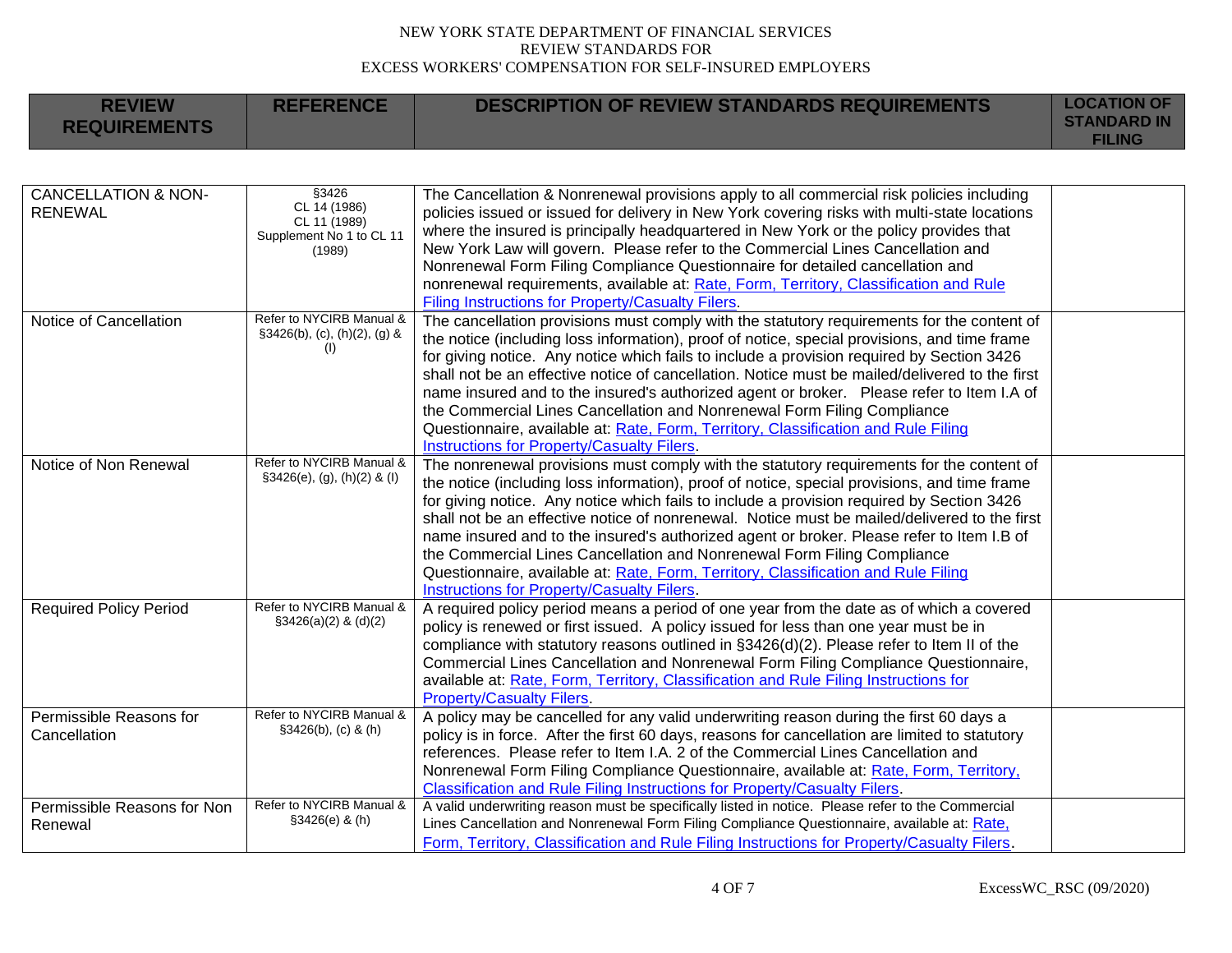**REFERENCE DESCRIPTION OF REVIEW STANDARDS REQUIREMENTS LOCATION OF** 

**REVIEW** 

п

| <b>KEVIEW</b><br><b>REQUIREMENTS</b> | REFERENCE                                                | DESCRIPTION OF REVIEW STANDARDS REQUIREMENTS                                                                                                                                                                                                                                                                                                                                                                                                                                                                                                                                                                                                 | LUUATIUN UF<br><b>STANDARD IN</b><br><b>FILING</b> |
|--------------------------------------|----------------------------------------------------------|----------------------------------------------------------------------------------------------------------------------------------------------------------------------------------------------------------------------------------------------------------------------------------------------------------------------------------------------------------------------------------------------------------------------------------------------------------------------------------------------------------------------------------------------------------------------------------------------------------------------------------------------|----------------------------------------------------|
|                                      |                                                          |                                                                                                                                                                                                                                                                                                                                                                                                                                                                                                                                                                                                                                              |                                                    |
| <b>Conditional Renewal</b>           | Refer to NYCIRB Manual &<br>\$3426(e)(1)(B)              | A conditional renewal notice is required for any change in the policy less favorable to the<br>policyholder. Such notice must contain the specific reason or reasons for conditional<br>renewal and must comply with the statutory requirements for the content of the notice<br>(including loss information), proof of notice, special provisions, and time frame for giving<br>notice. Please refer to Item I.B.2 and I.B.3 of the Commercial Lines Cancellation and<br>Nonrenewal Form Filing Compliance Questionnaire, available at: Rate, Form, Territory,<br>Classification and Rule Filing Instructions for Property/Casualty Filers. |                                                    |
| <b>FRAUD WARNING</b>                 | \$403(d)<br>11NYCRR86.4 (Reg. 95)                        | All applications must contain the prescribed fraud warning statement, which must be<br>incorporated immediately above the applicant's signature.                                                                                                                                                                                                                                                                                                                                                                                                                                                                                             |                                                    |
| <b>FORMS MISCELLANEOUS</b>           |                                                          |                                                                                                                                                                                                                                                                                                                                                                                                                                                                                                                                                                                                                                              |                                                    |
| <b>Numbered Forms</b>                | \$2307(b)                                                | All policy forms and endorsements filed with the Department must include an identification<br>number. Please refer to Item I.M of the Commercial Liability Insurance Form Filing<br>Compliance Questionnaire, available at: Rate, Form, Territory, Classification and Rule<br>Filing Instructions for Property/Casualty Filers.                                                                                                                                                                                                                                                                                                              |                                                    |
| <b>Unlicensed Companies</b>          | \$2307(b)                                                | All policy forms and endorsements filed with the Department may only include the names<br>of insurers licensed in the State of New York. Please refer to Item I.K of the Commercial<br>Liability Insurance Form Filing Compliance Questionnaire, available at: Rate, Form,<br>Territory, Classification and Rule Filing Instructions for Property/Casualty Filers.                                                                                                                                                                                                                                                                           |                                                    |
| <b>LIMITS</b>                        |                                                          |                                                                                                                                                                                                                                                                                                                                                                                                                                                                                                                                                                                                                                              |                                                    |
| <b>Policy Limits</b>                 |                                                          | The policy may show a limit only for Employers Liability, except with respect to public<br>employers. Policies for public employers may limit both Workers Compensation and<br>Employers Liability, provided they are in compliance with Section 50 of New York<br>Workers' Compensation Law. A policyholder disclosure notice is required in all cases<br>where there are limits.                                                                                                                                                                                                                                                           |                                                    |
| <b>LOSS SETTLEMENT</b>               |                                                          |                                                                                                                                                                                                                                                                                                                                                                                                                                                                                                                                                                                                                                              |                                                    |
| <b>Action Against Company</b>        | Refer to §54 of the (WCL)<br>& §3420(b)                  |                                                                                                                                                                                                                                                                                                                                                                                                                                                                                                                                                                                                                                              |                                                    |
| <b>PREMIUM AUDIT</b>                 | Refer to NYCIRB Manual &<br>11 NYCRR161.10<br>(Reg. 129) | Audit to determine the final premium must be conducted within 180 days after expiration<br>of the policy and such audit requirement may only be waived for reasons specified in the<br>regulation.                                                                                                                                                                                                                                                                                                                                                                                                                                           |                                                    |
| <b>VICARIOUS LIABILITY</b>           | CL 6 (1994)                                              | The Department permits coverage for claims of vicarious liability regardless of whether<br>the underlying wrong is intentional or not.                                                                                                                                                                                                                                                                                                                                                                                                                                                                                                       |                                                    |
| <b>VOIDANCE</b>                      | §3105 & §3106                                            | May not void a policy unless the misrepresentation is material. No misrepresentation<br>shall be deemed material unless knowledge by the insurer of the facts misrepresented<br>would have led to a refusal by the insurer to make such contract. Please refer to Item I.H<br>of the Commercial Liability Insurance Form Filing Compliance Questionnaire and Item I.c<br>of the Commercial Lines Property Form Filing Compliance Questionnaire, available at:<br>Rate, Form, Territory, Classification and Rule Filing Instructions for Property/Casualty Filers.                                                                            |                                                    |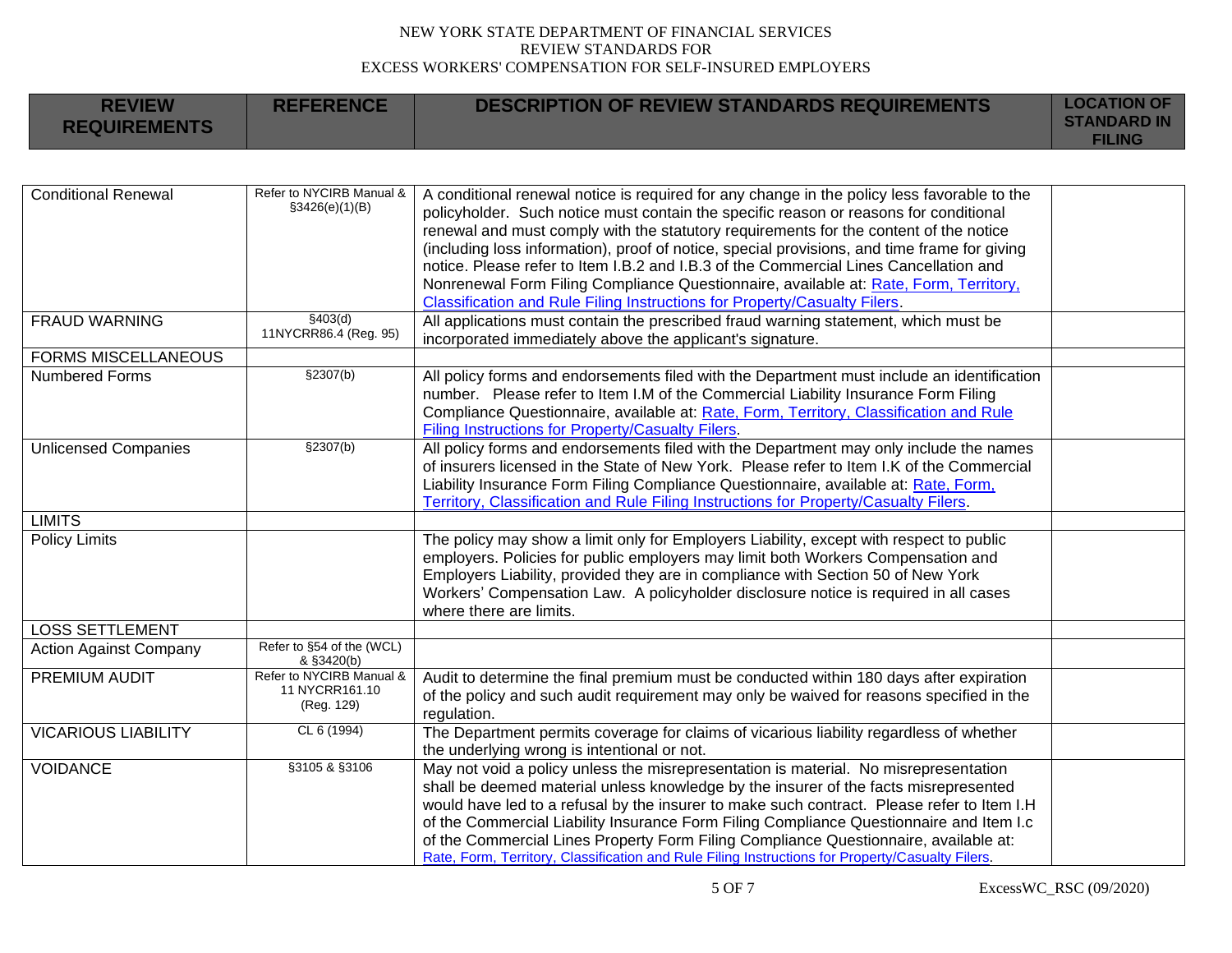| <b>REVIEW</b><br><b>REQUIREMENTS</b>                                      | <b>REFERENCE</b>                                                             | <b>DESCRIPTION OF REVIEW STANDARDS REQUIREMENTS</b>                                                                                                                                                                                                                                                                                                                                                                                                                                                                                                                                                                                                                                                                                                                                                                                                                                                                | <b>LOCATION OF</b><br><b>STANDARD IN</b><br><b>FILING</b> |
|---------------------------------------------------------------------------|------------------------------------------------------------------------------|--------------------------------------------------------------------------------------------------------------------------------------------------------------------------------------------------------------------------------------------------------------------------------------------------------------------------------------------------------------------------------------------------------------------------------------------------------------------------------------------------------------------------------------------------------------------------------------------------------------------------------------------------------------------------------------------------------------------------------------------------------------------------------------------------------------------------------------------------------------------------------------------------------------------|-----------------------------------------------------------|
| <b>RATES &amp; RATING</b><br><b>PLANS</b>                                 | §2304 & §2344<br>11NYCRR161 (Reg. 129)<br>Supplement No 4 to CL 11<br>(1998) | All rates, rating plans, and rating rules filings must be submitted in accordance with the<br>instructions of Supplement No. 4 to Circular Letter 11 (1998) which outlines the new<br>mandatory filing procedures effective September 16, 2002. These procedures contain the<br>minimum required information that must accompany all rate, rating plan, and rating rule<br>filings. Rate filings must include appropriate supporting information as outlined in the<br>Rate Filing Sequence Checklist. Please note the relevant requirements contained in<br>Section 2304 of the New York Insurance Law. For commercial lines filings subject to flex-<br>rating under Section 2344, please also refer to Regulation 129 (11 NYCRR 161). Please<br>refer to the following web site for additional information:<br>Rate, Form, Territory, Classification and Rule Filing Instructions for Property/Casualty Filers. | Form/Page/Para<br>Reference                               |
| <b>ADOPTIONS OF RATE</b><br><b>SERVICE ORGANIZATIONS</b><br>(RSO) FILINGS |                                                                              |                                                                                                                                                                                                                                                                                                                                                                                                                                                                                                                                                                                                                                                                                                                                                                                                                                                                                                                    |                                                           |
| Me Too Filings                                                            | §2306<br>11 NYCRR 161.7<br>(Reg. 129)                                        | The insurer may discharge its rate filing obligation by giving notice that it uses rates and<br>rate information prepared by a designated rate service organization. Please refer to<br>Regulation 129 for the filing of rates and the relation and role of rates published by a rate<br>service organization and the Department's web site for additional filing information at:<br>Rate, Form, Territory, Classification and Rule Filing Instructions for Property/Casualty Filers.                                                                                                                                                                                                                                                                                                                                                                                                                              |                                                           |
| <b>INDIVIDUAL RISK RATING</b>                                             |                                                                              | Not permitted in New York State                                                                                                                                                                                                                                                                                                                                                                                                                                                                                                                                                                                                                                                                                                                                                                                                                                                                                    |                                                           |
| <b>PRICING</b>                                                            | §2304 & §2344<br>11NYCRR161 (Reg. 129)<br>CL 19 (1992) & CL 4<br>(1996)      | The following web site contains the mandatory filing procedures:<br>Rate, Form, Territory, Classification and Rule Filing Instructions for Property/Casualty Filers.                                                                                                                                                                                                                                                                                                                                                                                                                                                                                                                                                                                                                                                                                                                                               |                                                           |
| Audit Provisions/premium<br><b>Audit Rules</b>                            |                                                                              | Indicate if the filing includes an audit provision and/or a premium audit rule. If so, an audit<br>to determine final premium for policies under which the initial premium is based on an<br>estimate of the insured's exposure base must comply with Section 161.10 of Regulation<br>129. The provision/rule must clearly demonstrate compliance. In addition, please refer to<br>the NYCIRB manual.                                                                                                                                                                                                                                                                                                                                                                                                                                                                                                              |                                                           |
| Minimum Premium Rules                                                     |                                                                              | Minimum Premium Rules- the submission should evidence the relationship between the<br>amount charged as a minimum premium and the costs associated with producing the<br>policy or coverage. Return Premium/Minimum Earned Premium Rules - the submission<br>should specify that the policy will be pro-rated or short-rated due to mid-term termination<br>of the policy. Premium may be considered fully earned only for policies insuring special<br>events that are only a few days in length. In addition, please refer to the New York<br>Compensation and Employers Liability Manual.                                                                                                                                                                                                                                                                                                                       |                                                           |
| <b>Multi Tiering</b>                                                      |                                                                              | Not permitted in New York State.                                                                                                                                                                                                                                                                                                                                                                                                                                                                                                                                                                                                                                                                                                                                                                                                                                                                                   |                                                           |
| <b>Renewal Discounts</b>                                                  |                                                                              | Not permitted in New York State.                                                                                                                                                                                                                                                                                                                                                                                                                                                                                                                                                                                                                                                                                                                                                                                                                                                                                   |                                                           |
| Service Charges                                                           |                                                                              | Late payment fees, reinstatement fees, and premium installment fees are to be filed with<br>the Department.                                                                                                                                                                                                                                                                                                                                                                                                                                                                                                                                                                                                                                                                                                                                                                                                        |                                                           |